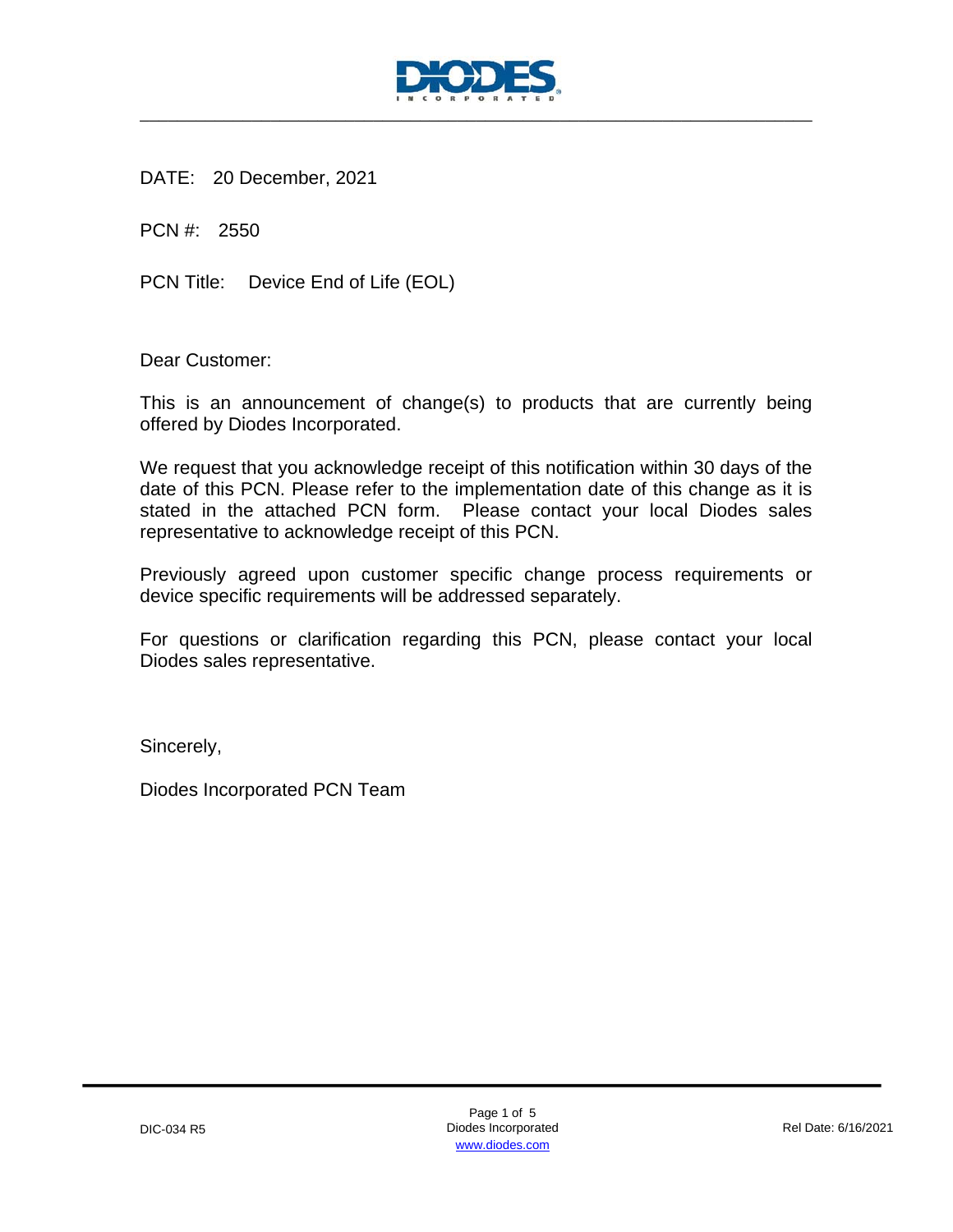

## **PRODUCT CHANGE NOTICE PCN-2550 REV 1**

| <b>Notification Date:</b>                                                                                                                                                                                                                                                                                                                                                                                                                                                                                                                                                                                                         | <b>Implementation Date:</b>                                                                                           |                                             | <b>Product Family:</b>       | <b>Change Type:</b> |      |  |  |  |
|-----------------------------------------------------------------------------------------------------------------------------------------------------------------------------------------------------------------------------------------------------------------------------------------------------------------------------------------------------------------------------------------------------------------------------------------------------------------------------------------------------------------------------------------------------------------------------------------------------------------------------------|-----------------------------------------------------------------------------------------------------------------------|---------------------------------------------|------------------------------|---------------------|------|--|--|--|
| 20 December, 2021                                                                                                                                                                                                                                                                                                                                                                                                                                                                                                                                                                                                                 | 20 June, 2022                                                                                                         | <b>Discrete</b><br>Device End of Life (EOL) |                              |                     | 2550 |  |  |  |
|                                                                                                                                                                                                                                                                                                                                                                                                                                                                                                                                                                                                                                   |                                                                                                                       |                                             | <b>TITLE</b>                 |                     |      |  |  |  |
| Device End of Life (EOL)                                                                                                                                                                                                                                                                                                                                                                                                                                                                                                                                                                                                          |                                                                                                                       |                                             |                              |                     |      |  |  |  |
|                                                                                                                                                                                                                                                                                                                                                                                                                                                                                                                                                                                                                                   |                                                                                                                       |                                             |                              |                     |      |  |  |  |
|                                                                                                                                                                                                                                                                                                                                                                                                                                                                                                                                                                                                                                   |                                                                                                                       |                                             | <b>DESCRIPTION OF CHANGE</b> |                     |      |  |  |  |
| This PCN is being issued to notify customers that the Lite-On Semiconductor (LSC) brand products listed below will no longer be<br>available from Diodes Incorporated. For select LSC products on this PCN, recommended replacement parts are being offered<br>and are available for immediate substitution. Some LSC products listed on this PCN will have a life-time buy opportunity and are<br>available until the last order date of 20 June, 2022, with the last ship date of 20 December, 2022 (subject to availability).<br>Please contact your local Diodes representatives for any questions or additional information. |                                                                                                                       |                                             |                              |                     |      |  |  |  |
|                                                                                                                                                                                                                                                                                                                                                                                                                                                                                                                                                                                                                                   |                                                                                                                       |                                             | <b>IMPACT</b>                |                     |      |  |  |  |
| Table 1: Lite-On Semiconductor (LSC) Brand EOL Devices With No Replacement Parts And With No Life-time Buy Opportunity<br>Table 2: Lite-On Semiconductor (LSC) Brand EOL Devices With No Replacement Parts And A Life-time Buy Opportunity<br>Table 3: Lite-On Semiconductor (LSC) Brand EOL Devices With Replacement Parts And A Life-time Buy Opportunity                                                                                                                                                                                                                                                                       |                                                                                                                       |                                             |                              |                     |      |  |  |  |
| <b>PRODUCTS AFFECTED</b>                                                                                                                                                                                                                                                                                                                                                                                                                                                                                                                                                                                                          |                                                                                                                       |                                             |                              |                     |      |  |  |  |
| See Tables $1 - 3$ below.                                                                                                                                                                                                                                                                                                                                                                                                                                                                                                                                                                                                         |                                                                                                                       |                                             |                              |                     |      |  |  |  |
| <b>WEB LINKS</b>                                                                                                                                                                                                                                                                                                                                                                                                                                                                                                                                                                                                                  |                                                                                                                       |                                             |                              |                     |      |  |  |  |
|                                                                                                                                                                                                                                                                                                                                                                                                                                                                                                                                                                                                                                   | <b>Manufacturer's Notice:</b><br>https://www.diodes.com/quality/product-change-notices/diodes-product-change-notices/ |                                             |                              |                     |      |  |  |  |
|                                                                                                                                                                                                                                                                                                                                                                                                                                                                                                                                                                                                                                   | https://www.diodes.com/about/contact-us/contact-sales/<br><b>For More Information Contact:</b>                        |                                             |                              |                     |      |  |  |  |
| <b>Data Sheet:</b><br>https://www.diodes.com/catalog/                                                                                                                                                                                                                                                                                                                                                                                                                                                                                                                                                                             |                                                                                                                       |                                             |                              |                     |      |  |  |  |
| <b>DISCLAIMER</b>                                                                                                                                                                                                                                                                                                                                                                                                                                                                                                                                                                                                                 |                                                                                                                       |                                             |                              |                     |      |  |  |  |
| Unless a Diodes Incorporated Sales representative is contacted in writing within 30 days of the posting of this notice,<br>all changes described in this announcement are considered approved.                                                                                                                                                                                                                                                                                                                                                                                                                                    |                                                                                                                       |                                             |                              |                     |      |  |  |  |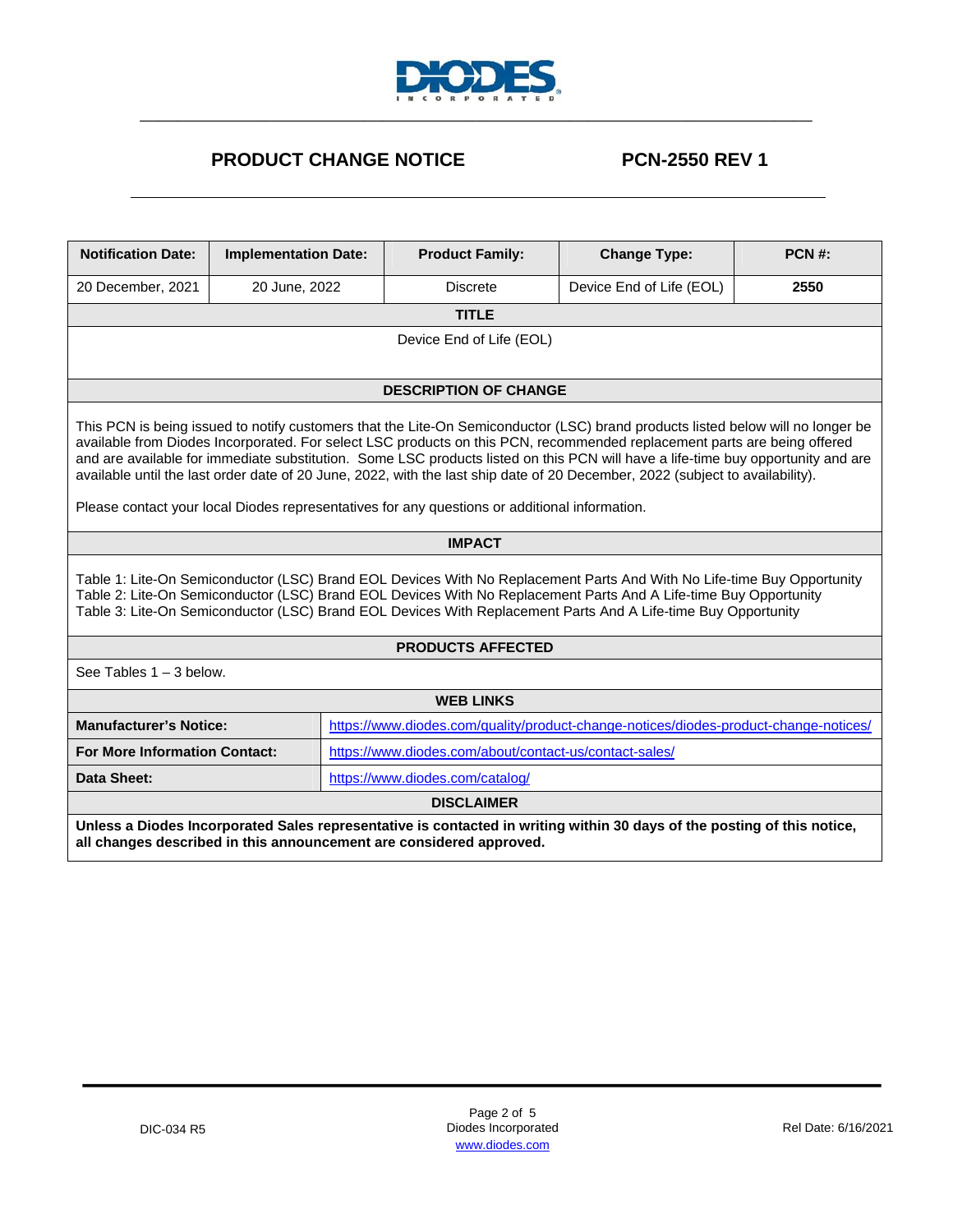

| Table 1 - Lite-On Semiconductor (LSC) Brand EOL Devices With No Replacement Parts And With No Life-time Buy Opportunity |                  |                 |                |                    |                    |  |
|-------------------------------------------------------------------------------------------------------------------------|------------------|-----------------|----------------|--------------------|--------------------|--|
| 10SQ050                                                                                                                 | B180             | C2045CTW        | <b>FB330M</b>  | L05L5V0M6-4        | <b>MBR1650</b>     |  |
| 15SQ045                                                                                                                 | <b>B180LB</b>    | C20H60CTFW      | <b>FB340A</b>  | L10ESD5V0CF6-5     | <b>MBR1660</b>     |  |
| 1N5818                                                                                                                  | B190             | C20H60CTW       | FB340LAZ       | LTTH1506DFW        | <b>MBR1670CT</b>   |  |
| 1N5821                                                                                                                  | <b>B220</b>      | C30H60CTFW      | <b>FB345E</b>  | LTTH1506DW         | <b>MBR1680CT</b>   |  |
| 20SQ040                                                                                                                 | B230             | C30H60CTW       | <b>FB350D</b>  | LTTH3060FW         | <b>MBR1690CT</b>   |  |
| 20SQ45R6                                                                                                                | <b>B230A</b>     | C545A           | <b>FB350E</b>  | LTTH3060W          | <b>MBR20120CTW</b> |  |
| AB1100A                                                                                                                 | <b>B240AZ</b>    | C545D           | <b>FB360B</b>  | LTTH606SDFW        | <b>MBR20200CG</b>  |  |
| <b>AB140A</b>                                                                                                           | <b>B240LA</b>    | <b>FB1050HC</b> | FB3H40M        | LTTH606SDW         | MBR2060CTW         |  |
| <b>AB160A</b>                                                                                                           | B240LAZ          | <b>FB120LM</b>  | FB3H45D        | LTTH806EW          | <b>MBR2070CT</b>   |  |
| AB2100A                                                                                                                 | B250             | <b>FB120M</b>   | <b>FB550D</b>  | <b>MB120L</b>      | <b>MBR2090CT</b>   |  |
| AB2100B                                                                                                                 | <b>B250A</b>     | <b>FB130A</b>   | FES2DE         | MBR10100           | <b>MBR2530CT</b>   |  |
| AB240A                                                                                                                  | <b>B270</b>      | <b>FB130E</b>   | FES2GE         | <b>MBR10100CTW</b> | <b>MBR2535CT</b>   |  |
| AB240B                                                                                                                  | B280             | FB130LM         | FES2JE         | MBR10125CT         | <b>MBR2540CT</b>   |  |
| AB260A                                                                                                                  | B290             | <b>FB130M</b>   | FRS2ME         | MBR1030            | <b>MBR2550CT</b>   |  |
| AB260B                                                                                                                  | B320             | <b>FB140A</b>   | G10100CTW      | <b>MBR1030CT</b>   | <b>MBR2560CT</b>   |  |
| AB3100A                                                                                                                 | <b>B320B</b>     | <b>FB140AZ</b>  | G10100F5       | MBR1035            | <b>MBR30100CTW</b> |  |
| AB3100B                                                                                                                 | B330             | <b>FB140LA</b>  | G10120F5       | <b>MBR1035CT</b>   | MBR30100PTW        |  |
| AB340A                                                                                                                  | <b>B330A</b>     | FB140LM         | G10L45F4       | MBR1045            | MBR30120CTW        |  |
| AB340B                                                                                                                  | <b>B340HA</b>    | <b>FB140M</b>   | G15U50F4       | MBR1045CTW         | MBR3040PTW         |  |
| AB360A                                                                                                                  | <b>B340HB</b>    | FB140MZ         | G20100CVW      | <b>MBR1050</b>     | <b>MBR3045PT</b>   |  |
| <b>AB360B</b>                                                                                                           | B340LAZ          | <b>FB145E</b>   | G20120CF5      | <b>MBR1050CT</b>   | MBR3045PTW         |  |
| AB5100B                                                                                                                 | <b>B345A</b>     | <b>FB150E</b>   | G20120CTFW     | <b>MBR1060CTW</b>  | MBR3060CTW         |  |
| AB5100C                                                                                                                 | <b>B350</b>      | <b>FB150LA</b>  | G20120CTSW     | <b>MBR1070</b>     | MBR4045PTW         |  |
| <b>AB540B</b>                                                                                                           | <b>B350B</b>     | <b>FB150LM</b>  | G2045CF5       | <b>MBR1070CT</b>   | <b>MBR4060PT</b>   |  |
| <b>AB540C</b>                                                                                                           | <b>B370</b>      | <b>FB160A</b>   | G2060CF5       | <b>MBR1080</b>     | MBR4060PTW         |  |
| AB560B                                                                                                                  | <b>B370B</b>     | <b>FB160LM</b>  | G20S60CTFW     | <b>MBR1080CT</b>   | MBR6045PT          |  |
| AB560C                                                                                                                  | <b>B380</b>      | <b>FB220LM</b>  | G20S60CTW      | <b>MBR1090</b>     | MBR6045PTW         |  |
| B120                                                                                                                    | <b>B380B</b>     | <b>FB220M</b>   | G20U100CTW     | <b>MBR1090CT</b>   | MBR6060PT          |  |
| <b>B120B</b>                                                                                                            | <b>B390</b>      | <b>FB230E</b>   | G30100CF5      | <b>MBR1530CT</b>   | MBR6060PTW         |  |
| <b>B120L</b>                                                                                                            | <b>B390B</b>     | <b>FB230LM</b>  | G30120CF5      | <b>MBR1535CT</b>   | <b>MBR730</b>      |  |
| <b>B130</b>                                                                                                             | <b>B520C</b>     | <b>FB230M</b>   | G3045CF5       | <b>MBR1540CT</b>   | <b>MBR735</b>      |  |
| <b>B140B</b>                                                                                                            | <b>B530C</b>     | <b>FB240A</b>   | G3060CF5       | <b>MBR1545CT</b>   | <b>MBR740</b>      |  |
| <b>B140L</b>                                                                                                            | <b>B550C</b>     | <b>FB240E</b>   | G40100CF5      | <b>MBR1550CT</b>   | <b>MBR745</b>      |  |
| B140Z                                                                                                                   | <b>BAS70</b>     | <b>FB240LA</b>  | G40120CF5      | <b>MBR1560CT</b>   | <b>MBR750</b>      |  |
| <b>B150</b>                                                                                                             | <b>BAS70-04</b>  | <b>FB245E</b>   | G40120CTFW     | <b>MBR16100CT</b>  | <b>MBR760</b>      |  |
| <b>B150B</b>                                                                                                            | <b>BAS70-04T</b> | <b>FB250E</b>   | G40120CTW      | MBR1630            | <b>MBR8100</b>     |  |
| <b>B160B</b>                                                                                                            | <b>BAS70-05</b>  | <b>FB250M</b>   | L04U5V0MA-6C   | <b>MBR1635</b>     | <b>MBR8100L</b>    |  |
| <b>B170</b>                                                                                                             | <b>BAS70-06</b>  | <b>FB330E</b>   | L05ESDL5V0D3-2 | <b>MBR1640</b>     | <b>MBR830</b>      |  |
| B170LB                                                                                                                  | C2045CTFW        | <b>FB330LA</b>  | L05L5V0D6-4C   | <b>MBR1645</b>     | <b>MBR835</b>      |  |

Note 1: All part numbers to be discontinued are Lite-On Semiconductor (LSC) brand part numbers. No Diodes Incorporated brand part numbers will be discontinued.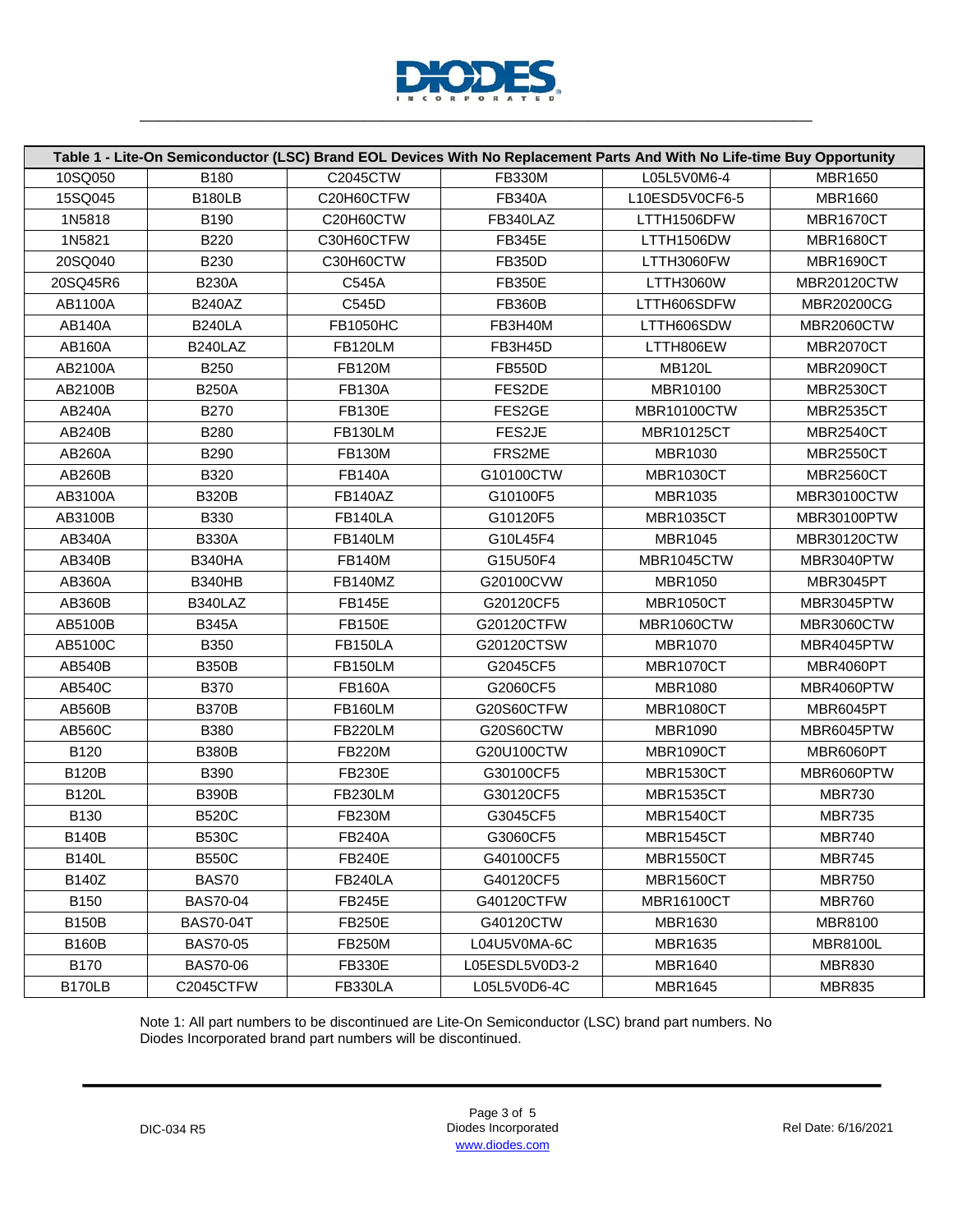

| Table 1 Cont. - Lite-On Semiconductor (LSC) Brand EOL Devices With No Replacement Parts And With No Life-time Buy Opportunity |                   |                  |                  |                      |             |  |  |
|-------------------------------------------------------------------------------------------------------------------------------|-------------------|------------------|------------------|----------------------|-------------|--|--|
| <b>MBR840</b>                                                                                                                 | MURS160A          | SB590            | <b>SBL1035</b>   | <b>SBL560</b>        | STPR1020D   |  |  |
| <b>MBR845</b>                                                                                                                 | <b>MURS320</b>    | SB8100           | <b>SBL1040</b>   | SBL560L              | STPR1030CTW |  |  |
| <b>MBR850</b>                                                                                                                 | <b>RABS210</b>    | SB8150           | <b>SBL1045</b>   | <b>SBL830</b>        | STPR1030D   |  |  |
| <b>MBR860</b>                                                                                                                 | RB501V-40F        | SB830            | <b>SBL1050</b>   | <b>SBL835</b>        | STPR1040D   |  |  |
| <b>MBR870</b>                                                                                                                 | <b>RB520S-30F</b> | SB840            | <b>SBL1060</b>   | <b>SBL840</b>        | STPR1050CT  |  |  |
| MBR870L                                                                                                                       | <b>RB520S-40F</b> | SB845            | SBL1060CTW       | <b>SBL845</b>        | STPR1050D   |  |  |
| <b>MBR880</b>                                                                                                                 | RB520S8-30F       | <b>SBF1030CT</b> | SBL10H60CT       | <b>SBL850</b>        | STPR1060CTW |  |  |
| MBR880L                                                                                                                       | RB521S_30F        | <b>SBF1035CT</b> | <b>SBL1630</b>   | <b>SBL860</b>        | STPR1060D   |  |  |
| <b>MBR890</b>                                                                                                                 | RB521S-30F        | SBF1040          | <b>SBL1630CT</b> | SD103AWS             | STPR1220CTW |  |  |
| MBR890L                                                                                                                       | RB521S8-30F       | <b>SBF1040CT</b> | <b>SBL1635</b>   | SD103AWSF            | STPR1240CTW |  |  |
| MBRF10100                                                                                                                     | RB551V_30F        | SBF1040CTW       | <b>SBL1635CT</b> | SD103BW              | STPR1630CT  |  |  |
| MBRF10150CTW                                                                                                                  | RB551V-30F        | <b>SBF1045CT</b> | <b>SBL1640</b>   | SD <sub>103</sub> CW | STPR1650CT  |  |  |
| MBRF10200CTW                                                                                                                  | <b>RB715F</b>     | SBF1045CTW       | <b>SBL1640CT</b> | <b>SL1560R6</b>      | STPR1660CTW |  |  |
| MBRF1030CT                                                                                                                    | RB751BS-40F       | <b>SBF1050CT</b> | <b>SBL1645</b>   | SL2050R6             | STPR2030CT  |  |  |
| MBRF1040CT                                                                                                                    | RB751S_40F        | SBF1060          | <b>SBL1650</b>   | <b>SL20H50R6</b>     | STPR2030CTW |  |  |
| <b>MBRF1045</b>                                                                                                               | <b>RB751S-40F</b> | SBF1060CTW       | <b>SBL1650CT</b> | <b>SL20U50R6</b>     | STPR2040CT  |  |  |
| MBRF1045CTW                                                                                                                   | RB751V-40F        | <b>SBF1630CT</b> | <b>SBL1660</b>   | STPF1010CT           | STPR2050CT  |  |  |
| <b>MBRF1060</b>                                                                                                               | SB130             | <b>SBF1635CT</b> | SBL2040CTW       | STPF1010D            | STPR2060CTW |  |  |
| MBRF1060CTW                                                                                                                   | SB150             | <b>SBF1640CT</b> | SBL2040PT        | STPF1020D            | STPR506D    |  |  |
| <b>MBRF16100CT</b>                                                                                                            | <b>SB170</b>      | <b>SBF1645CT</b> | <b>SBL2050CT</b> | STPF1030CTW          | STPR510D    |  |  |
| MBRF20120CTW                                                                                                                  | <b>SB180</b>      | <b>SBF1650CT</b> | SBL2060CTW       | STPF1040CTSW         | STPR520D    |  |  |
| MBRF20200CTW                                                                                                                  | SB190             | <b>SBF1660CT</b> | SBL20V100CT      | STPF1060CTSW         | STPR530D    |  |  |
| MBRF2030CT                                                                                                                    | <b>SB220</b>      | <b>SBF2030CT</b> | <b>SBL3030CT</b> | STPF1610CT           | STPR540D    |  |  |
| MBRF2040CT                                                                                                                    | SB230             | SBF2040CTW       | SBL3040CTW       | STPF1620CTSW         | STPR550D    |  |  |
| MBRF2045CTW                                                                                                                   | <b>SB240S</b>     | <b>SBF2045CT</b> | <b>SBL3040PT</b> | STPF1640CTSW         | STPR610D    |  |  |
| MBRF2060CTW                                                                                                                   | SB250             | SBF2045CTW       | SBL3045CTW       | STPF1660CT           | STPR620D    |  |  |
| MBRF2070CT                                                                                                                    | <b>SB270</b>      | <b>SBF2050CT</b> | SBL3045PT        | STPF1660CTSW         | STPR630D    |  |  |
| MBRF2090CT                                                                                                                    | SB280             | SBF2060CTW       | <b>SBL3050CT</b> | STPF2010CT           | STPR640D    |  |  |
| MBRF30100CTW                                                                                                                  | SB290             | SBF20V60CT       | SBL3060CTW       | STPF2020CTSW         | STPR650D    |  |  |
| MBRF30120CTW                                                                                                                  | SB320             | SBF3040CTW       | SBL3060PT        | STPF2030CTSW         | STPR660D    |  |  |
| MBRF3045CTW                                                                                                                   | SB330             | SBF3045CTW       | SBL30V100CT      | STPF2040CTSW         | STPR810D    |  |  |
| MBRF3060CTW                                                                                                                   | SB370             | SBF3060CTW       | SBL4040PT        | STPF2060CTSW         | STPR830D    |  |  |
| <b>MBRF8100</b>                                                                                                               | SB380             | <b>SBF530</b>    | SBL4060PT        | STPF520D             | STPR840D    |  |  |
| MBRF845                                                                                                                       | SB390             | <b>SBF535</b>    | SBL40V100CT      | STPF820D             | STPR850D    |  |  |
| MBRH2045CT                                                                                                                    | SB5120            | <b>SBF540</b>    | <b>SBL530</b>    | STPF860D             |             |  |  |
| <b>MUR120</b>                                                                                                                 | SB520             | <b>SBF545</b>    | <b>SBL535</b>    | STPP1060CTW          |             |  |  |
| <b>MUR140</b>                                                                                                                 | SB530             | <b>SBL1025L</b>  | <b>SBL540</b>    | STPR1010CT           |             |  |  |
| <b>MUR4100</b>                                                                                                                | SB570             | <b>SBL1030</b>   | <b>SBL545</b>    | STPR1010D            |             |  |  |
| MURS140                                                                                                                       | SB580             | <b>SBL1030L</b>  | <b>SBL550</b>    | STPR1020CT           |             |  |  |

Note 1: All part numbers to be discontinued are Lite-On Semiconductor (LSC) brand part numbers. No Diodes Incorporated brand part numbers will be discontinued.